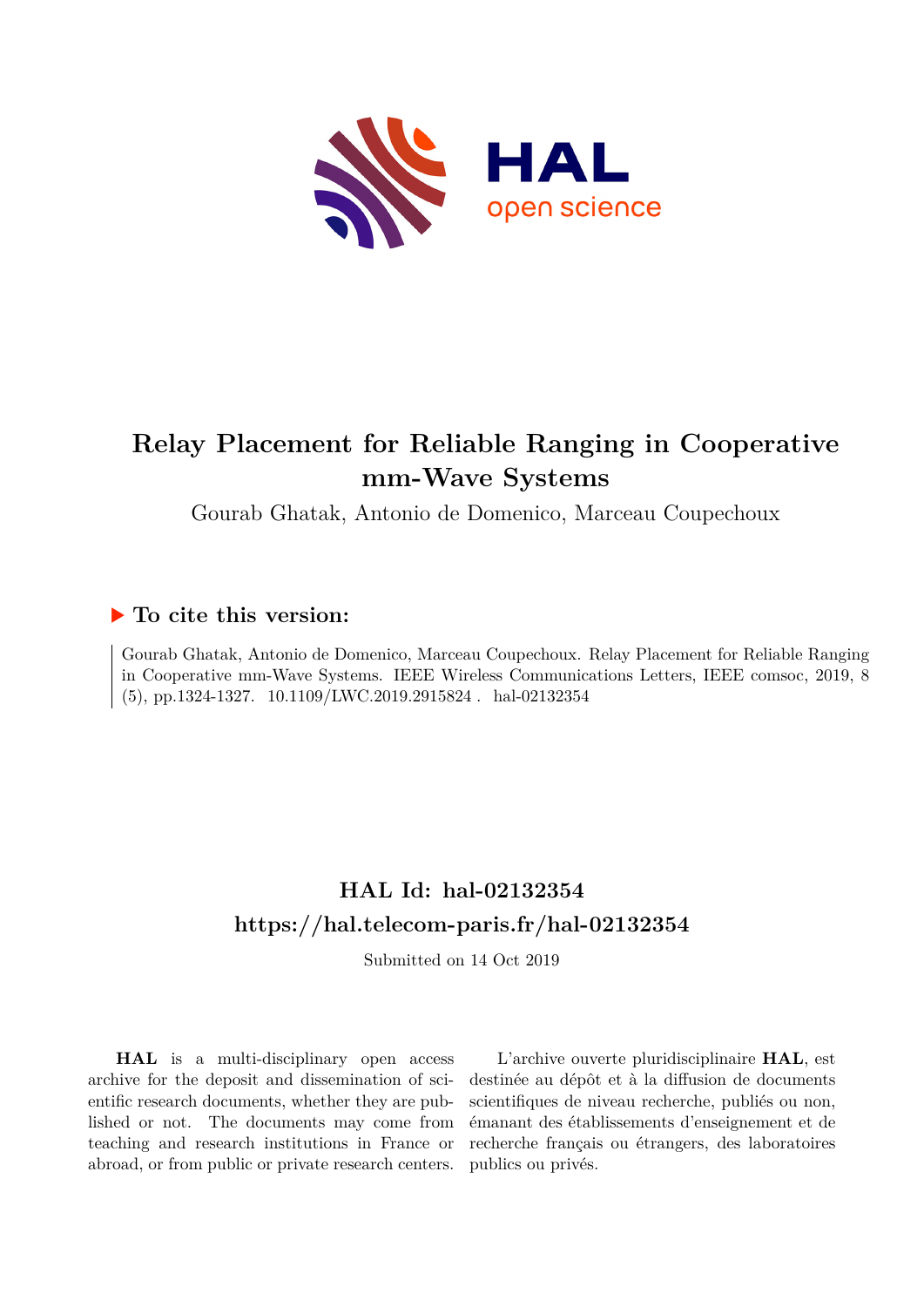# Relay Placement for Reliable Ranging in Cooperative mm-Wave Systems

Gourab Ghatak<sup>\*</sup>, Antonio De Domenico<sup>†</sup>, and Marceau Coupechoux<sup>‡</sup>

∗ Indraprastha Institute of Information Technology Delhi (IIIT D), India; †CEA, LETI, MINATEC, Grenoble, France; ‡LTCI, Telecom ParisTech, Université Paris Saclay, France.

Email: gourab.ghatak@iiitd.ac.in; antonio.de-domenico@cea.fr, and marceau.coupechoux@telecom-paristech.fr

*Abstract*—We study millimeter wave based ranging of randomly located terminal nodes (TN) using fixed relay nodes (RN) deployed around a central node (CN). This setting may correspond to a disaster-relief scenario where the rescuers require positioning information in the absence of a global positioning system (GPS). We derive the Bayesian Cramer-Rao lower bound (BCRLB) for the TNs range estimation from the CN as well as from the RNs in this network using a stochastic geometry framework. Contrary to existing studies, we take the effect of link-blockages into account while deriving the BCRLB, and thereby present a more accurate bound on the ranging error. For the special case of no blockages, we formulate a convex problem for obtaining the optimal relay positions. Our results provide the operator a guideline for initial deployment planning, in terms of number and location of RNs to be deployed in order to achieve an accurate ranging.

#### I. INTRODUCTION

Reliability-constrained wireless applications, especially those pertaining to disaster-relief are becoming more important every day. Such use cases often require cyber-physical systems capable of operating with wireless links of high resilience, for which today's wireless networks are not optimized. One challenging issue in deploying such systems is the accurate positioning of the terminal nodes (TNs) of the network [1]. In contrast to the traditional positioning techniques [2], localization using millimeter wave (mm-wave) signals offers a more attractive solution, precisely due to the higher temporal resolution and high directivity [3]. However, signals at such high frequencies suffer from high transmission losses and high sensitivity to blockages [4]. In case the communication link state changes from line of sight (LOS) to non-LOS (NLOS), severe degradation of localization performance may occur, which may prove detrimental. The aim of this letter is to study the enhancement of the mm-wave ranging performance of the TNs through cooperation. This is facilitated by anchoring some of the TNs and employing them as relay nodes (RNs) to perform the positioning of other randomly located TNs.

Lemic et. al. [5] have shown that mm-wave signals can be used for very accurate positioning of nodes, even with a limited number of anchor nodes. Although extensive literature is available pertaining to RNs for communication reliability enhancement in ad-hoc wireless networks, only a few focus on RNs for localization (e.g., see Dardari et al. [6]). In this regard, Zhang et al. [7] provided a brief survey of cooperative localization in 5G networks, where they discussed the benefit of exploiting the location information from additional localization measurements between TNs. However, the authors only provided a schematic for performance evaluation in terms of localization accuracy and did not provide any quantifiable gain. Coluccia *et al.* [8] have recently investigated RSSbased localization via Bayesian ranging and iterative least squares positioning. They have compared several range-based techniques in terms of their accuracy and computational cost. The evaluation of the statistical localization performance for random positions of TNs has relatively sparse literature. One recent work by O'Lone et al. [9] has statistically characterized the localization performance of a single user placed anywhere throughout a wireless network, where anchors are distributed according to a Poisson point process (PPP).

The contributions of this work can be summarized as follows. We study the ranging accuracy of randomly located TNs, characterized by their Bayesian Cramer-Rao lower bound (BCRLB) of ranging from the perspective of a central node (CN), and the nearest RN. We have accounted for the pathloss and the signal degradation due to physical blockage on the resulting bounds, which are generally ignored in the literature [6]. Leveraging on this, and using tools from stochastic geometry, we mathematically characterize the enhancement in the ranging performance of the TNs by employing some TNs as RNs. Finally, we optimize the RN positions for the case without blockages and study the effect of the number of RNs in the network on the joint ranging accuracy of the TNs. Thus, our framework can be used for initial deployment planning for such a network.

*Notations:* In this letter, the positions of the nodes are depicted by bold font (e.g.,  $x$ ), and the scalar variables are depicted by lowercase and uppercase normal math font (e.g.,  $x$  and  $R$ ). Sets are denoted by math calligraphic font (e.g., S). The symbols  $\Vert . \Vert$  refer to the norm of the argument (e.g.,  $||x_n - x_0||$  is the distance between  $x_n$  and  $x_0$ ).

#### II. SYSTEM MODEL

We consider the deployment area to be a closed bounded subset  $S$  of the two-dimensional Euclidean plane. For simplicity, we can consider S to be a diskof radius R. A controlling CN is assumed to be located at the center of  $S$ . Furthermore, we assume that there are  $N_T$  TNs distributed uniformly in S. Generally, search and rescue operations consist of a fixed and limited number of nodes [10]. Accordingly, we assume  $N_T$  to be fixed. Thus, the positions of the TNs:  $\{x_i\}, i = 1, \ldots N_T$ , form a binomial point process (BPP).

To increase the reliability of ranging through cooperation,  $N_R$  ( $\geq$  2) TNs are employed as RNs, which feedback local ranging measurements to the CN using a reliable channel. Consequently,  $N = N_T - N_R$  are the remaining TNs. The RNs are assumed to be located at known positions  $r_j \in S$ ,  $j = 1, \ldots N_R$ , each at a distance  $||\mathbf{r}_j|| = p$  (which we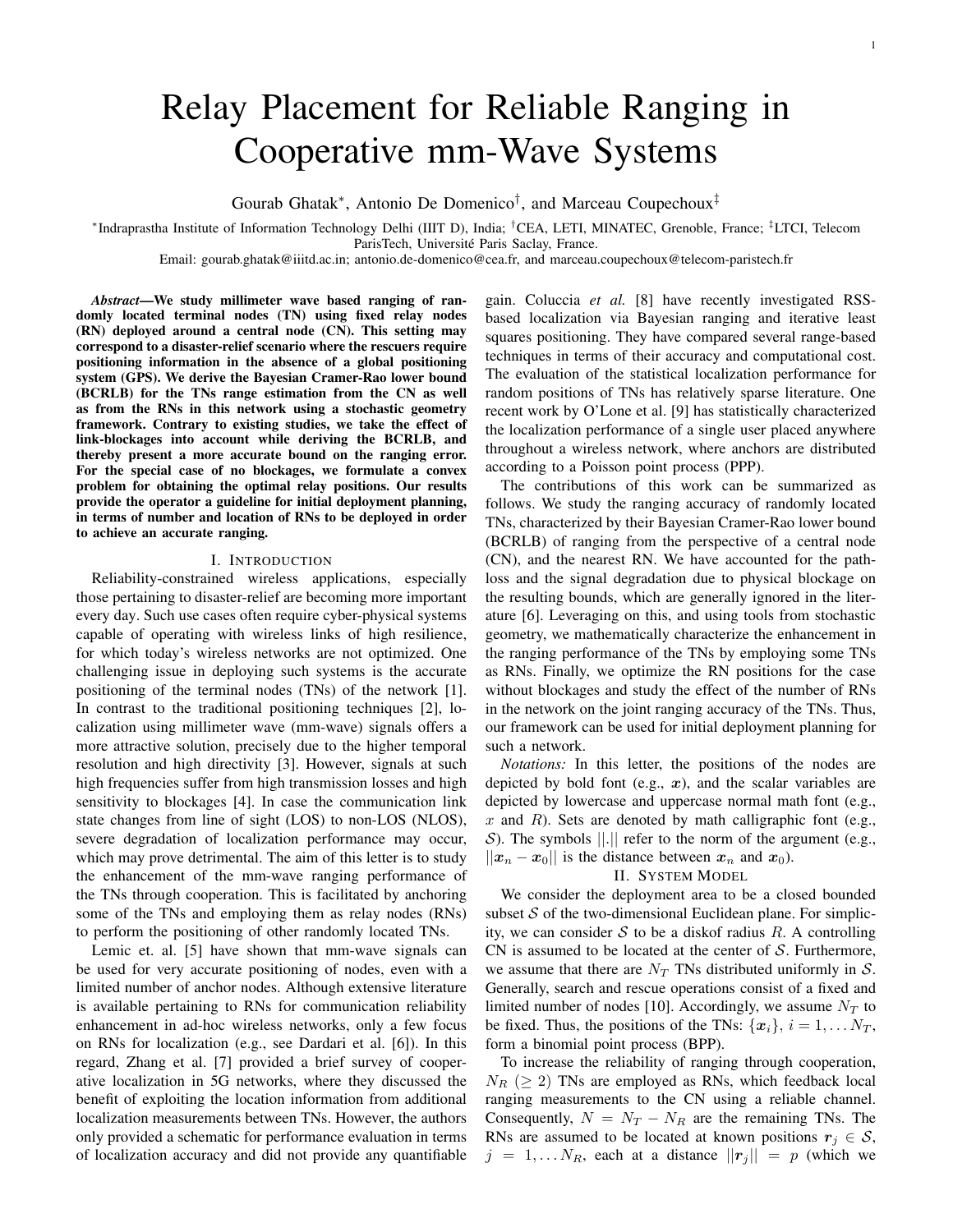optimize in our work) from the CN and separated from each other by an angle of  $\frac{2\pi}{N_R}$ . The placement of the CN at the center follows the assumption of uniform distribution of the users in the area. In a real deployment, depending on the actual TN positions, the network operator needs to further fine-tune the CN and TN positions for that network. It must also be noted that the presence of a single CN relates to a single point of failure for the network operation which may prove to be detrimental in case of search and rescue operations. It is thus important to note that our work can be easily extended to multiple interconnected CNs located at designated positions of the network. Naturally, the ranging performance would improve with multiple CNs. Although our model allows for the non-isotropic placement of RNs, due to the symmetry of the problem, we focus on a single sector and we define the x-axis as the straight line between the CN and the RN of the sector. Consequently, we simplify the notation and let  $(p, 0)$ ,  $0 \le p \le R$  be the coordinate of the RN on the x-axis in the studied sector. Accordingly, we use the terms *RN position* and *RN distance* interchangeably.

We assume that the mm-wave communication links are blocked by physical objects locations of which are modeled as atoms of a point process independent of the TN BPP (see e.g., [11] for discussions on blockages and their effects on data-communication). The probability of a TN located at  $x_i$ to be in LOS with respect to a reference point  $x_0$ , is denoted by  $p_L(||x_i - x_0||) = \exp(-\beta ||x_i - x_0||)$  [11], where  $\beta$  is the blockage density. Since highly resilient signals are required for accurate ranging and mm-wave signals can suffer a high degree of penetration loss due to blockages [4], we assume that ranging over blocked links is unfeasible. Let  $G_C, P_C$ and  $G_R$ ,  $P_R$  be the directional antenna gains and the transmit powers of the CN and RN, respectively. Our aim is to study the optimal value of p for a given  $N_R$  and  $N_T$  from the perspective of ranging accuracy of the TNs. The ranging accuracy is calculated in terms of theoretical bound on the error of estimation (i.e., the BCRLB) of the distance of the TNs from either the RN or the CN.

Before deriving our main results, we would like to state that in this work, we derive the BCRLB by considering the order statistics of the TNs rather than assuming uniform distribution of each TN. The main motivation for using the order statistics of the TN locations is to characterize individual ranging performance of the TNs as a function of their order. This is useful when the operator wants to guarantee ranging performance for individual nodes.

#### III. BCRLB FORMULATION

In this section, first we derive the relevant distance distributions of the TNs from the CN and the RN. Let us assume that the indexes of the TNs are arranged in increasing order of their distances from the CN, i.e.,  $||x_i|| < ||x_k||$  for  $i < k$ . From the perspective of the CN, we have the following lemma.

**Lemma 1.** The pdf of the distances of the  $n^{th}$  closest TN (with *location*  $x_n$ *) to the CN is given by:* 

$$
f_{\boldsymbol{x}_n}^C(x) = \frac{2}{R} \frac{\Gamma\left(n + \frac{1}{2}\right) \Gamma\left(N + 1\right)}{\Gamma\left(n\right) \Gamma\left(N + \frac{3}{2}\right)} \mathcal{B}\left(\frac{x^2}{R^2}; n + \frac{1}{2}, N - n + 1\right)
$$

2

where  $\Gamma(\cdot)$  and  $\mathcal{B}(\cdot)$  are the gamma, and the beta functions, respectively.

*Proof.* This follows from the void probabilities of BPP [12].

Then, for a TN located at a distance  $||x_n||$  from the CN, the distribution of its distance from the RN is derived in the following Lemma.

**Lemma 2.** For a TN located at a distance  $||x_n||$  to the CN *at an angle* ψ *from the x-axis, the probability density function (PDF) of its distance to the RN, conditioned on*  $\psi$ *, is:* 

$$
f_{\boldsymbol{x}_n}^R(y|\psi) = F_1(y,\psi) \left( f_{\boldsymbol{x}_n}^C \left( p \cos \psi + \sqrt{y^2 - p^2 \sin^2 \psi} \right) + f_{\boldsymbol{x}_n}^C \left( p \cos \psi - \sqrt{y^2 - p^2 \sin^2 \psi} \right) \right)
$$

where  $F_1(y, \psi) = \frac{y}{\sqrt{y^2 - p^2 \sin^2 \psi}}$ . Here,  $\psi$  is uniformly dis*tributed between* 0 and  $\frac{\pi}{N_R}$ .

*Proof.* For a TN present at a distance x and at an angle  $\psi$ from the CN, its squared distance from the RN is:  $y^2 =$  $x^2 + p^2 - 2xp \cos{(\psi)}$ . As a result the cumulative density function (CDF) can be calculated as:

$$
F_Y(y|\psi) = \mathbb{P}(Y \le y|\psi) = \mathbb{P}(x^2 + p^2 - 2xp\cos\psi \le y^2)
$$
  
=  $\mathbb{P}((x - p\cos\psi)^2 \le y^2 - p^2\sin^2\psi)$ 

We now consider two cases<sup>1</sup>. Case I:  $x \geq p \cos \psi$ , for which:  $F_Y(y|\psi) = \mathbb{P}\left(x \leq p\cos\psi + \sqrt{y^2 - p^2\sin^2\psi}\right) =$  $F_X^C(p\cos\psi+\sqrt{y^2-p^2\sin^2\psi})$ . And case II:  $x < r\cos\psi$ , for which:  $F_Y(y|\psi) = \mathbb{P}\left(p \cos \psi - p < \sqrt{y^2 - p^2 \sin^2 \psi}\right)$  $\mathbb{P}\left(p > r \cos \psi - \sqrt{y^2 - p^2 \sin^2 \psi}\right) = 1 - F_X^C(p \cos \psi -$ 

 $\sqrt{y^2 - p^2 \sin^2 \psi}$ . The result then follows from adding the two possibilities and differentiating with respect to y.  $\Box$ 

Leveraging on the distance distributions, we calculate the BCRLB of the TNs as given in the following theorem.

Theorem 1. *The BCRLB for the estimation of the distance of the*  $n^{th}$  *TN from the CN or the RN using averaged received signal strength indicator (RSSI) is calculated as:*

$$
B_t(\boldsymbol{x}_n) = \left(\mathbb{E}_{d_{n,t}}\left[\sigma_t^{-2}(\boldsymbol{x}_n) + \frac{d}{dx}\log\left(f_{\boldsymbol{x}_n}^t(x)\right)\right]\right)^{-1}, \quad (1)
$$

*where,*  $d_{n,t} := ||x_n - x_t||$  and  $t = \{C, R\}$  depends on *whether the estimating node is the CN or an RN. The distance* distribution is obtained as  $f_{d_{n,t}}(y,\psi) = f_{\mathbf{x}_n}^t(y|\psi) f_{\psi}(\psi)$ , *where*  $f_{\psi}(\psi)$  *follows uniform distribution of*  $\psi$  *between* 0 and  $\frac{\pi}{N_R}$ . In this expression,  $\sigma_t^2(\mathbf{x}_n)$  is given by (2)*, which is the minimum variance of an unbiased estimator of the range of a TN* from  $x_t$  (a CN or an RN).

*Proof.* Let the RSSI measurement at the locating node (RN or CN) of a TN be perturbed by a zero mean additive white Gaussian noise (AWGN),  $\mathcal{N}$ , of variance  $\sigma_n^2$ . The average RSSI thus can be written as:

$$
Y = KP_t G_t d_{n,t}^{-\alpha} \exp\left(-\beta d_{n,t}\right) + \mathcal{N},\tag{3}
$$

<sup>1</sup>Note that y is always greater than or equal to  $p \sin \psi$  as the later is the perpendicular distance from the TN to the x-axis.

,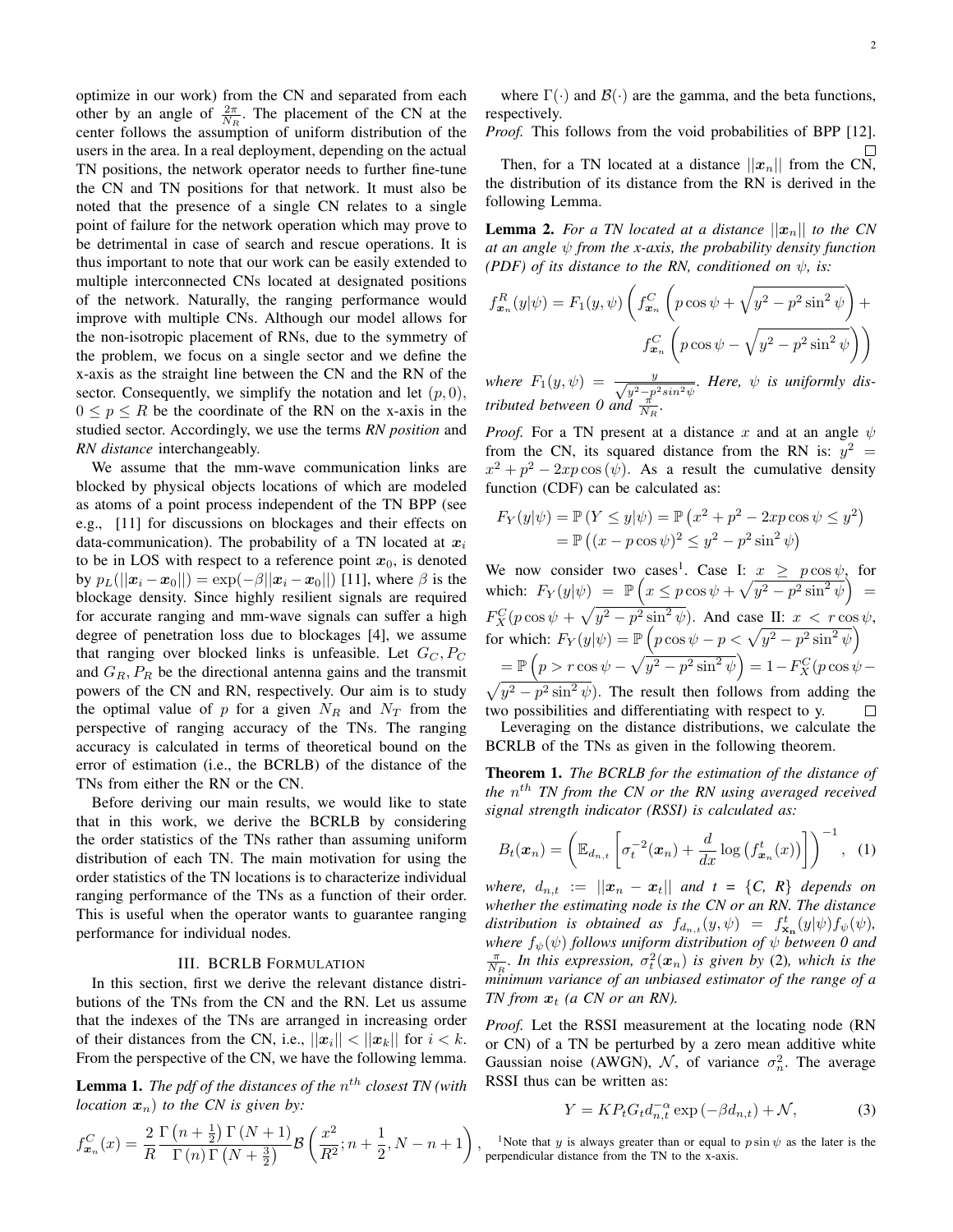$$
\sigma_t^2(\bm{x}_n) = \left[ \frac{d_{n,t}^{-\alpha-2} \exp(-\beta d_{n,t})}{2\sigma_n^2} \left( \beta^2 K P_t G_t d_{n,t}^2 + 2\alpha \beta K P_t G_t d_{n,t} + \alpha^2 K P_t G_t \right) \right]^{-1};
$$
\n(2)

where  $\alpha$  is the path-loss exponent and K is the path-loss coefficient.

Let  $\mu = Y - KP_t G_t d_{n,t}^{-\alpha} \exp(-\beta d_{n,t})$  that is distributed as  $\mathcal{N}(0, \sigma_n^2)$ . The likelihood is thus:

$$
\mathcal{L}(\mu) = \frac{1}{\sqrt{2\pi}\sigma_n^2}.
$$

$$
\exp\left(-\frac{\left(y - KP_tG_td_{n,t}^{-\alpha}\exp\left(-\beta d_{n,t}\right)\right)^2}{2\sigma_n^2}\right)
$$

As a result, the Fischer information can be derived as:

$$
J = \frac{\partial^2 \ln \left( \mathcal{L}(\mu | x_n) \right)}{\partial d_{n,t}^2} = \frac{d_{n,t}^{-\alpha - 2} \exp \left( -\beta d_{n,t} \right)}{2\sigma_n^2} \cdot \left[ \beta^2 K P_t G_t d_{n,t}^2 + 2\alpha \beta K P_t G_t d_{n,t} + \alpha^2 K P_t G_t \right]. \tag{4}
$$

The second term in (1) is the prior information of the distances of the TNs. Inverting the sum of the prior information and  $J$ , we obtain the BCRLB. П

Note that given a number of relays being deployed in the network area, the expected value of the BCRLB for the estimation of the angle of arrival (AoA),  $\psi$ , given by  $\mathbb{E}_{\psi} \left[ \sigma_{\psi}^2 \right]$  is a multiple of  $\sigma_d^2$  [13], [14]. As a result the ranging performance metric can be easily extended to a localization performance metric by re-writing the objective function as a linear combination of  $\sigma_d^2$  and  $\mathbb{E}_{\psi} \left[ \sigma_{\psi}^2 \right]$ .

#### IV. RN PLACEMENT PROBLEM

The BCRLB provides us a convenient objective for the RN placement problem, as it is the expected value of the minimum variance of an unbiased estimator of the TN ranges. However, for reliable applications, merely a constraint on the expected ranging performance of the TNs does not suffice, and performance guarantees on the ranging performance of each TN must be addressed. Accordingly, we formulate the optimal RN placement problem as:

$$
p^* = \min_{p} \sum_{i=1}^{N} \min\{B_C(\boldsymbol{x}_i), B_R(\boldsymbol{x}_n)\}
$$
  
subject to  $0 \le p \le R$   

$$
\forall i \in \{1, ..., N\}, \quad \mathbb{P}(\min\{B_R(\boldsymbol{x}_i), B_C(\boldsymbol{x}_i)\} \le \epsilon) \ge \eta
$$
 (5)

The objective is the sum of the point-wise minimum of the ranging error bounds of the TNs from the CN and the nearest RN, respectively. The constraints on the individual BCRLBs give a performance guarantee of  $\eta$  that the ranging accuracy is at least  $\epsilon$  for any realization of  $\{x_n\}$ .

Evidently, the problem (5) is difficult to solve due to several issues. The objective function contains the prior terms,  $\mathbb{E}\left[\log\left(f_{\bm{x}_n}^t(x)\right)\right]$  which are non-convex. Moreover, the pointwise minimum in the final  $n$  constraints are also not convex, thereby making the overall problem difficult to tackle. As a result, we present a modified problem that uses the expected distances of the TNs for acquiring a coarse estimate of the RN ranges. For the special case of  $\beta = 0$ , the modified problem becomes a convex optimization problem. For the general case, the modified problem avoids the calculation of the point-wise minimum in the objective function. Let the expected locations of the TNs be given by  $\hat{x}_n$ . Then, the corresponding distances from the CN can be denoted as i.e,  $||\hat{\boldsymbol{x}}_n|| = \int_0^R x \tilde{f}_{\boldsymbol{x}_n}^C(x)$ .

#### *A. Certainty Equivalent (CE) Formulation*

As the BCRLB increases with increasing distance of the CN and the TN (this can be easily seen by differentiating (4) with respect to  $d_{n,t}$ ), we note that there exists an index k such that we have  $B_C(\hat{x}_i) < \epsilon$ ,  $\forall i \leq k$ . Thus, for all TNs that are nearer to the CN than  $||\hat{x}_k||$ , the BCRLB for the estimation of their ranges from the CN is less than  $\epsilon$ . In other words, the distances of these TNs are efficiently estimated by the CN. Accordingly, we propose a modified problem that considers the placement of RNs for the TNs whose distances from the CN are larger than  $||\hat{x}_k||$ . The modified problem given as:

$$
p^* = \min_{p} \sum_{i=k}^{N} B_R(\hat{x}_i)
$$
  
subject to  $0 \le p \le R$   

$$
\forall i = k, ..., N \quad B_R(\hat{x}_i) \le \epsilon
$$
 (6)

where,  $k = \argmax_{n} 1(B_C(\hat{x}_n) < \epsilon)$ . Thus, the modified problem (6) essentially calculates the optimal RN placements with respect to the average ranges of the TNs  $k, k+1, \ldots, N_T$ .

**Corollary 1.** For  $\beta = 0$ , each term of the objective func*tion in* (6) *and the last N-k constraints are of the form*  $2\sigma_n^2 \alpha^2 K P_t G d_{n,t}^{\alpha+2}$ , which is convex with respect to p. Thus, *the problem* (6) *is convex for the special case of no blockages.*

The solution of (6) may not be optimal for several realizations of the TN positions, as they are governed by their distance distributions rather than the expected values. However, following the solution of (6), the operator can perform a robust estimate for the RN placement. In other words, the solution to (6) acts as a guideline for an operator for initial planning of such a network. This can be further fine-tuned according to the specific environment and use case.

Although a detailed discussion of the stochastic placement of the RNs is out of scope of this letter, in the next section, we present some numerical results that show how the placement of RN following the solution of (6) even for the case without blockages, improves the localization performance of the TNs. Furthermore, we also show that depending on the area of the deployment region, the gain in localization performance by adding more RNs saturates after a certain number of RNs.

#### V. NUMERICAL RESULTS AND DISCUSSION

For evaluating the system performance, we have assumed  $P_C = 30$  dBm,  $P_R = 20$  dBm,  $G_C = 20$  dBi, and  $G_R = 10$ dBi. The path-loss coefficient  $K$  is derived from the 3GPP specifications [15]. The path-loss exponent are assumed to be  $\alpha = 2$  for LOS propagation. We assume that ranging is